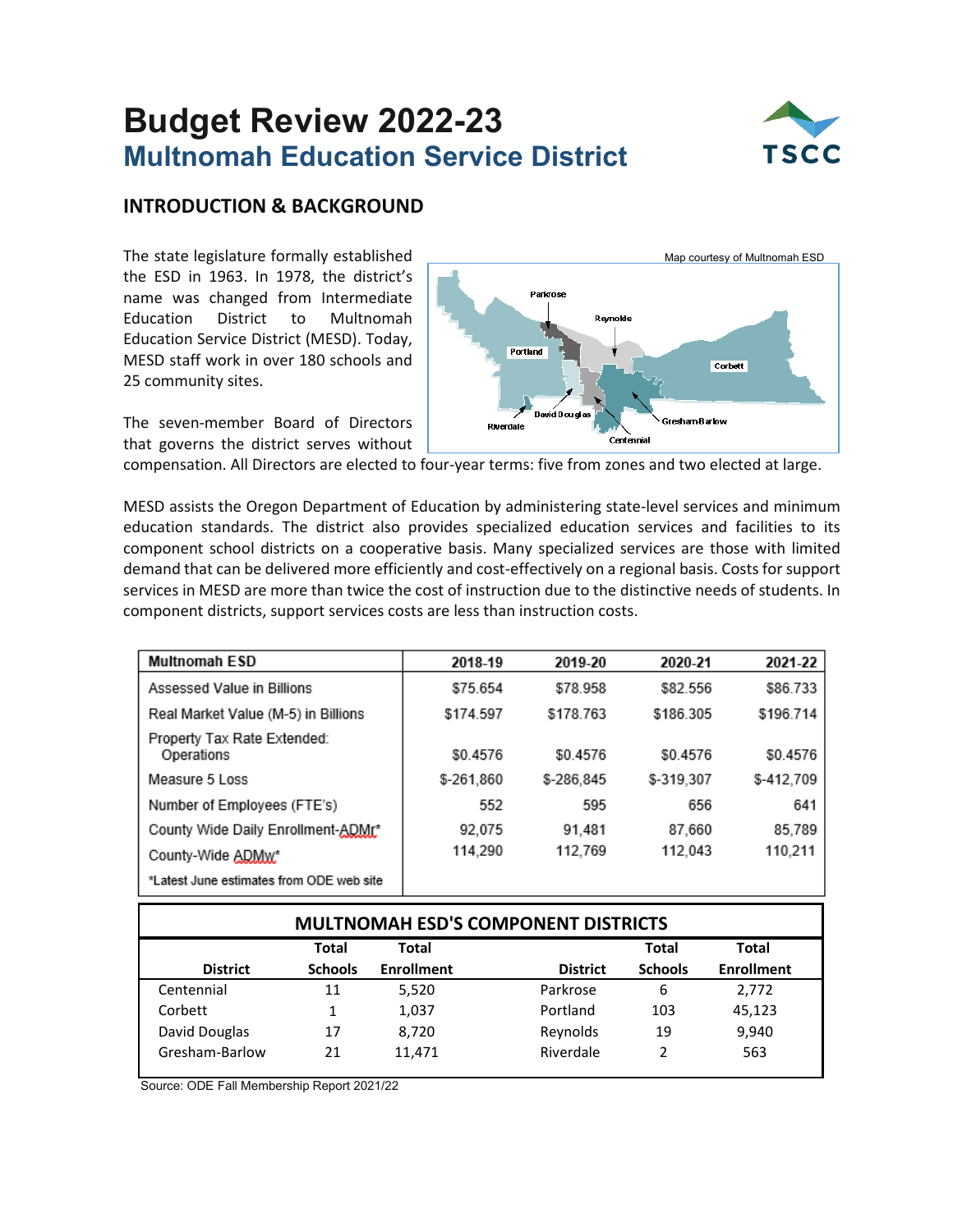## **STRATEGIC PLAN/PERFORMANCE OBJECTIVES**

The superintendent's budget message expresses confidence as MESD emerges from the pandemic stronger than before. While challenges remain ahead, the future appears positive for MESD.

- MESD has strengthened communications, network, and technology services.
- MESD is a statewide leader in school health services.
- MESD is taking responsibility to help accelerate student Source: https://www.multnomahesd.org/strategic-plan-21-23.html learning very seriously.



• MESD is poised to grow and increase its impact on student learning in the region.

## **BUDGET OVERVIEW**

MESD created this budget based on the Governor's recommended \$9.1 billion State School Fund (SSF) appropriation split 49/51 over the biennium. Education service districts receive 4.5% of that SSF amount. With this being the second year of the biennium, using the 51% split, MESD's allotment for FY 22-23 is approximately \$47.5 million per the current SSF formula and most recent ODE estimates. The district's total budget is \$119.8 million, a slight increase of two percent from the current revised budget. A portion of this increase is from Elementary and Secondary Schools Emergency Relief (ESSER) funds.

The revenues and expenditures are based on presumptions as of April 8, 2022. As the budget evolves, the district is certain adjustments will be necessary. It will be finalized once the uncertainty surrounding the grant funding amounts and component districts' enrollment in programs becomes more apparent. Preliminary estimates are based on enrollment and services selections as of January 31, 2022. The governing board will adjust presumptions before June 30, as more information is available.

#### **RESOURCES**

The district's primary revenue sources are property taxes and State School Funding (SSF). Component districts have the option of selecting services or taking direct transit payments. Removing the transit payments requested by districts will result in the net SSF revenue.

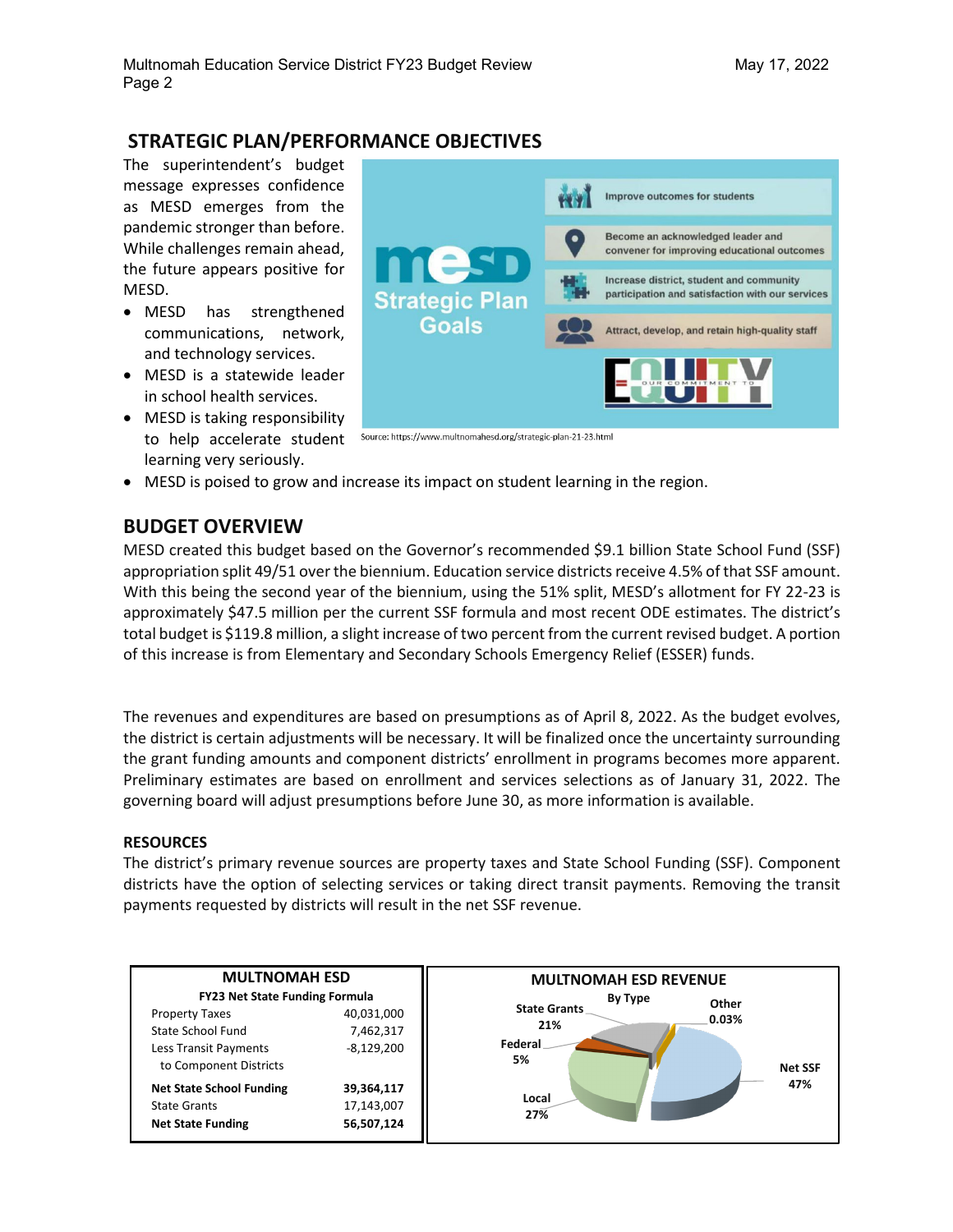Like K-12 districts, the MESD receives a set amount of funding from the State of Oregon. If property taxes are lower than projections, the state makes up the difference. Other revenue sources include payment for services provided to non-component districts, federal and state grants, and interest on investments. MESD expects total revenue to increase by \$2.3 million, mainly from growth in net SSF revenue and other state grants. Fees and charges are also increasing.

| <b>MULTNOMAH ESD</b>                           |            |            |            |            |  |  |  |
|------------------------------------------------|------------|------------|------------|------------|--|--|--|
| <b>Comparrison of Revenues to Expenditures</b> |            |            |            |            |  |  |  |
| 2021-22<br>2019-20<br>2020-21<br>2022-23       |            |            |            |            |  |  |  |
| Rev. Bud.<br>Actual<br>App. Bud.<br>Actual     |            |            |            |            |  |  |  |
| Revenue                                        | 77,784,812 | 81,246,560 | 93,890,819 | 96,227,971 |  |  |  |
| <b>Expenditures</b>                            | 76,461,180 | 79,533,350 | 94,228,746 | 96,644,412 |  |  |  |
|                                                |            |            |            |            |  |  |  |
| <b>Net Gain/Loss</b>                           | 1,323,632  | 1,713,210  | (337, 927) | (416, 441) |  |  |  |

The table above includes fees charged to grants (revenue) and indirect charges (expenditures) treated as transfers on the TSCC Approved Budget Summary Sheet.

The budget includes \$3.8 million in ESSER funding which is restricted, one-time-only funding. The district plans to use this funding for prorated retention stipends for district employees and also for hiring substitute teachers for the Special Education Program that is currently so understaffed they are having to pivot to remote because they unable to conduct classroom instruction. MESD will also use some of these funds for HVAC upgrades to improve air quality.

#### **REQUIREMENTS**



The expenditure portion of the budget is \$96.6 million, an increase of \$2.4 million (3%) over this year's budget. Personnel services costs will increase as the district increases salaries for those eligible for step increases. Debt Service expenditures increased in accordance with the debt schedule.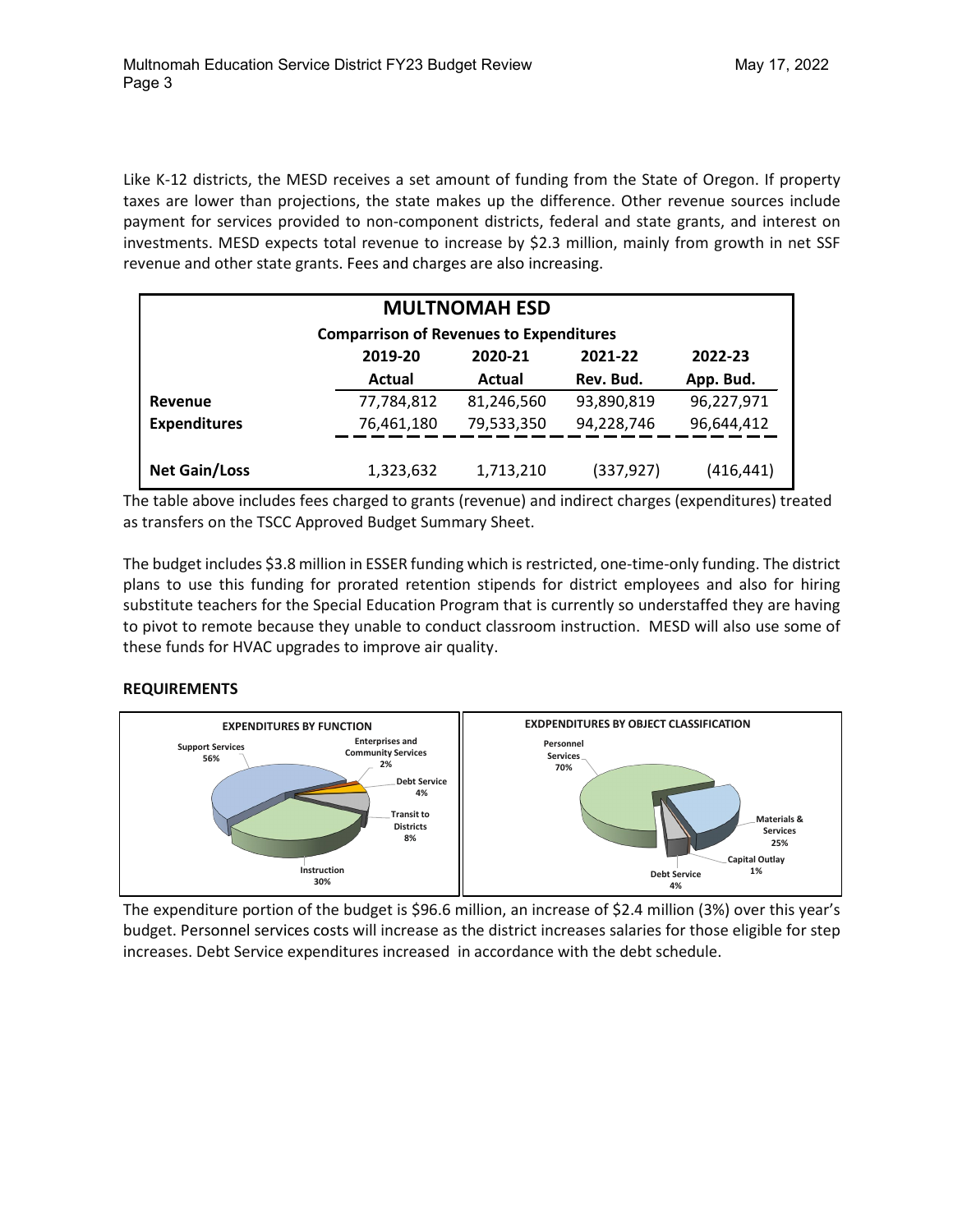Looking at spending by department, Special Education Service Department expenditures total over \$26.8 million, an increase of \$2.5 million. The department increased Personnel Service expenditures by \$2 million with the addition of 22 FTE (see Personnel Services section below for more details on staffing). These staffing changes reflect preliminary projections for the coming school year. Staffing levels will be updated after receipt of component district selections.





Another way to analyze spending is by examining the district's provisions for each activity. Support Services expenditures are \$54.1 million. This amount is an increase of \$3 million. Within this activity, Health Services increased by \$2.2 million and Planning & Development increased by \$1.1 million.

#### **Personnel Services**

Personnel costs are 70% of the district's FY 22-23 expenditures. Full-time equivalent (FTE) positions will increase by 46 jobs over the current year and as mentioned earlier, 22 positions are being added in Special Education Department. The School Health Services Department will expand by 15 employees. Once districts have made their service requests, staffing levels will be updated and this object classification may see changes after adoption.

| <b>MULTNOMAH EDUCATION SERVICE DISTRICT</b>                                                                             |     |     |     |     |     |      |
|-------------------------------------------------------------------------------------------------------------------------|-----|-----|-----|-----|-----|------|
| Full Time Equivalent Positions by Department<br><b>FY19</b><br><b>FY20</b><br><b>FY21</b><br><b>FY22</b><br><b>FY23</b> |     |     |     |     |     |      |
| Administration                                                                                                          | 7   | 9   | 8   | 10  | 10  | 3    |
| <b>Facilities</b>                                                                                                       | 14  | 15  | 15  | 15  | 15  | 1    |
| <b>Business Services</b>                                                                                                | 9   | 10  | 11  | 11  | 10  | 1    |
| <b>Human Resources</b>                                                                                                  | 8   | 9   | 9   | 10  | 11  | 3    |
| Technical Services                                                                                                      | 32  | 30  | 30  | 30  | 30  | $-2$ |
| <b>Special Educations Services</b>                                                                                      | 221 | 277 | 313 | 275 | 297 | 76   |
| <b>School Health Services</b>                                                                                           | 145 | 136 | 152 | 159 | 174 | 29   |
| <b>Instructional Services</b>                                                                                           | 118 | 109 | 118 | 125 | 134 | 16   |
| Total FTE                                                                                                               | 554 | 595 | 656 | 635 | 681 | 127  |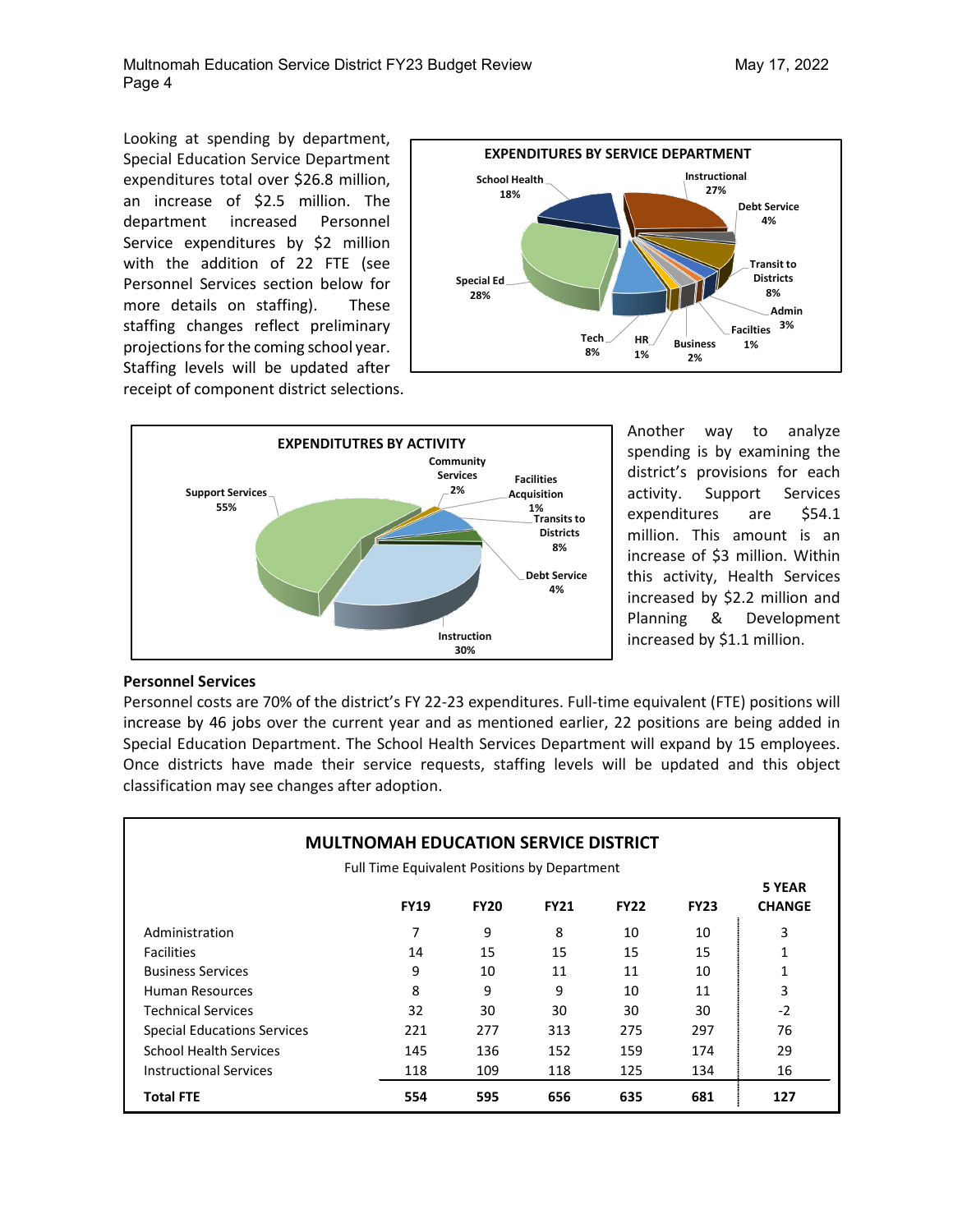- Special Education Services collaborates with community organizations and component districts to ensure that every child with a disability is provided the best educational opportunities available. As the chart above indicates, this department has increased over 76 FTE or 34% over the last five years. The increase in staffing reflects the need for in-person instruction.
- School Health Services include many programs, including population-based nursing services, contracted nursing services, special needs nursing (including 1:1 nursing for students with complex health needs), nurse consultation, immunization tracking and monitoring, infectious disease surveillance, and health education and training. The increase in staffing mirrors the need for the student population served as of the end of January 2022. A potential temporary position funded through Elementary and Secondary School Emergency Relief (ESSER) Funds would coordinate the continuing COVID-related work across the agency.
- Instructional Services provides a range of programs, services and support for districts, schools, teachers, administrators, para-educators, students and parents in the component districts. Services and programs include comprehensive educational support, social/wrap around services, regional convening transition support, career training, college assistance, environmental education, and specialized education services within the following programs and schools that directly service students: Incarcerated Programs, Helensview, Home School Registration, Migrant Education, and Outdoor School. School Improvement services are also a core function of the Instructional Services department. Changes in FTE result from changes in service requests, contracts, and grants. In particular, the last few years reflect the building out of services funded through Student Success Act Technical assistance.



When looking at a district's requirements, it is common to look at the total budget's requirements by object classification. The chart above gives these details.

#### **Materials & Services**

Materials and Services expenditures are \$24.4 million in the FY 22-23 budget, a decrease of \$3.2 million. The transit payments to the component districts are 33% of this category. These pass-through payments of \$8.1 million are estimated to decrease by \$3.4 million compared to the current budget. Another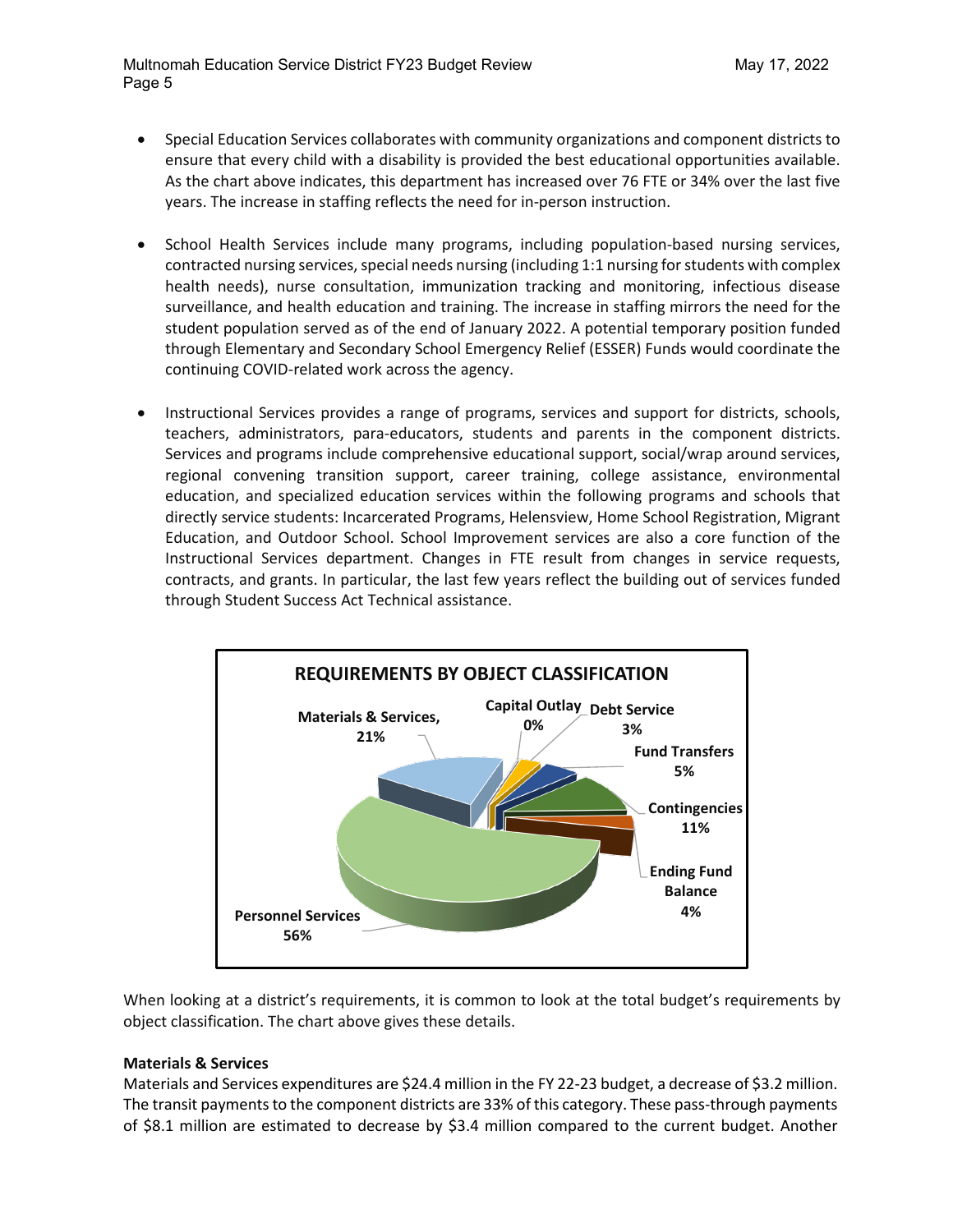decrease in material expenditures is because the agency is spending \$575,000 less on hardware and software technology in the upcoming fiscal year.

#### **Capital Expenditures**

Capital expenditure appropriations are decreasing 44% from the current year's expenditures to \$291,000 and account for less than one percent of the expenses by object classification. Of this amount, \$13,000 is budgeted in the Resolutions Services Fund for technology upgrades, \$178,000 is distributed from the Contracted Services Fund for equipment, and \$100,000 is allocated from the Facilities and Equipment Reserve Fund for technology demands.

## **SERVICE PROVISION**

The district is unique among TSCC member districts in that it provides programs and services to other districts. It does this in two ways: through Resolution Program Services and Contract Program Services.

Resolution Program Services is a menu of program offerings in which the component districts choose to participate. State and local revenues fund this suite of services. The program offerings have to be authorized by at least two-thirds of the school boards representing a majority of total county students. Since Portland Public School District enrollment makes up over 50% of the total number of students served by MESD, PPS must be one of the authorizing districts. These programs are all accounted for in the Resolution Services Fund.

Contract Program Services are education and administrative services that the district offers to component school districts - and districts outside of Multnomah County – and that the districts choose to purchase. These offerings are all accounted for in the Contract Services Fund.

Another way Multnomah ESD is unique is because property taxes are received in the Resolution Fund, and the TSCC's spreadsheet shows the Resolution Fund as the General Fund. So, it is treated as the General Fund in this review.

## **RESOLUTION SERVICE FUND (GENERAL FUND)**

#### **RESOURCES**

Property taxes and State School Fund provide 85% of the revenue for the Resolution Fund. Of the \$40.5 million received from these sources, 90% percent is apportioned to the eight component school districts determined by each district's extended average daily membership weighted (ADMw). A maximum of 10% of the property taxes and SSF revenues are transferred to the Operations Fund to pay for the general operating costs of the district.

Each year, the ESD offers a menu of services to component school districts in the late fall. The districts then select the services they want to use in the following school year. They formalize their selections in a board resolution. So this fund is called the Resolution Fund. It accounts for the various programs provided to the component districts specified in their resolutions requesting services from MESD. The MESD's property taxes and State School Fund revenue pay for the resolution programs, not the component districts.

Component school districts select resolution program services within an allocated dollar amount. This menu used is called the Local Service Plan. The plan must include services from the following categories: special education, technology, school improvement and administrative support. The plan must also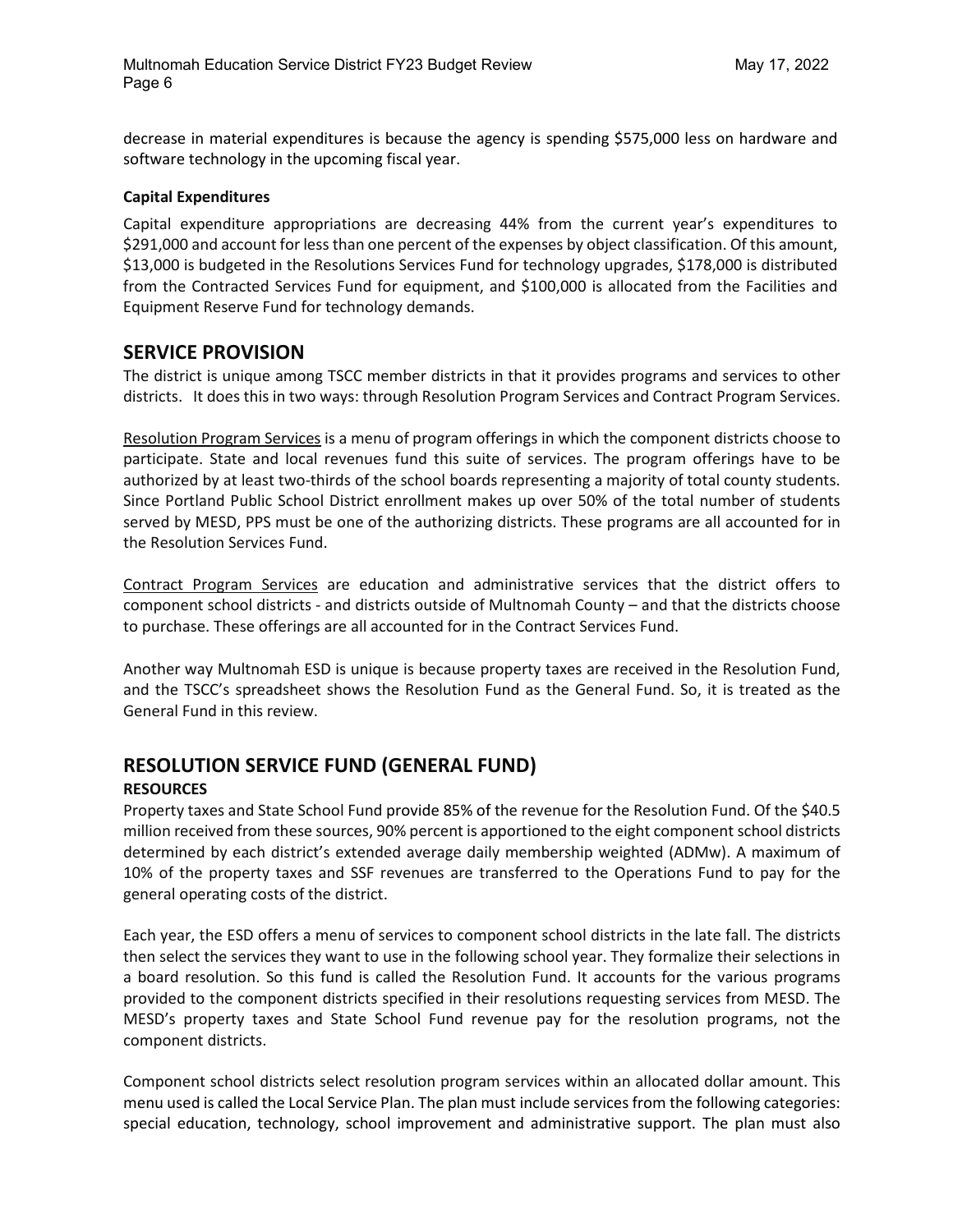include any "entrepreneurial services" that the ESD offers to entities that are not component school districts.

The Resolution Services Fund decreased 5% in the FY 22-23 budget, from \$57.8 million to \$55.2 million, because of reduced state funding. Fall enrollment reports a total decrease of 3,495 from the current year's enrollment for the eight districts of Multnomah Education Service District. The state allocates support by granting ESD's a percentage of the total amount available for school funding based on the ADMw of its component school districts. The drop in enrollment has impacted the amount the district will receive in State School Fund Grant dollars.

#### **REQUIREMENTS**

The personnel service costs within this fund are \$30.5 million, accounting for 45% of the agency's total personnel service allocations. This statement is not surprising since 48% of the district's FTE is recorded in the Resolutions Fund.

This budget reserves \$148,900 for computers and software in this fund to meet the technology needs of the component districts.

The district does not carry an ending fund balance in this fund but rather puts all dollars remaining after expenditures and transfers into contingency. Combining the contingency and ending fund balance for both years shows an increase of \$482,184.

| <b>MULTNOMAH EDUCATION SERVICE DISTRICT</b>              |             |             |                |             |  |  |  |  |
|----------------------------------------------------------|-------------|-------------|----------------|-------------|--|--|--|--|
| <b>Resolution Services Fund Expenditures by Function</b> |             |             |                |             |  |  |  |  |
|                                                          | (5 1000)    |             |                |             |  |  |  |  |
|                                                          | Actual      | Actual      | <b>Revised</b> | Approved    |  |  |  |  |
|                                                          | <b>FY20</b> | <b>FY21</b> | <b>FY22</b>    | <b>FY23</b> |  |  |  |  |
| Instruction                                              | 6,862       | 9,829       | 10,045         | 10,583      |  |  |  |  |
| Support Services                                         | 19,816      | 19,832      | 23,275         | 23,473      |  |  |  |  |
| <b>Enterprise &amp; Community Services</b>               | 296         | 71          | 612            | 52          |  |  |  |  |
| Transit Payments                                         | 13,990      | 12,868      | 11,529         | 8,129       |  |  |  |  |
| <b>Total Expenditures</b>                                | 40,964      | 42,600      | 45,461         | 42,237      |  |  |  |  |
| <b>Transfers Out</b>                                     | 4,573       | 5,335       | 4.799          | 4,894       |  |  |  |  |
| Contingencies                                            | 0           | 0           | 0              | 8,059       |  |  |  |  |
| <b>Ending Fund Balance</b>                               | 8,325       | 8,684       | 7,578          | 0           |  |  |  |  |
| <b>Total Requirements</b>                                | 53,862      | 56,619      | 57,838         | 55,190      |  |  |  |  |
| <b>Resolution Services Fund FTE</b>                      | 288         | 317         | 310            | 322         |  |  |  |  |

### **OTHER SIGNIFICANT BUDGET AREAS**

#### **CONTRACTED SERVICE FUND**

In addition to resolution programs, component school districts and other public entities may also contract with MESD for cooperative purchasing, elementary science projects, vocational education and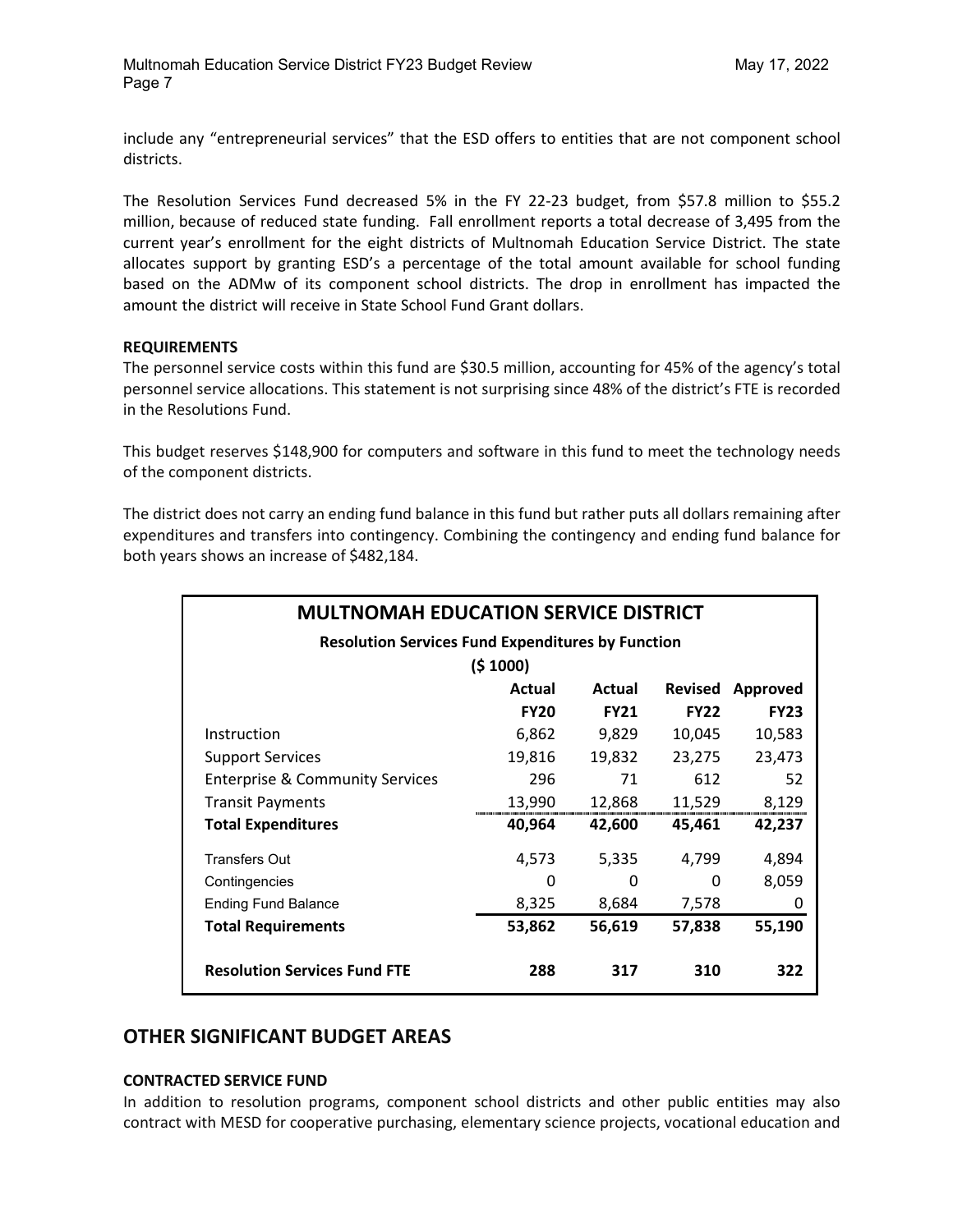food dispensing programs. The district established the Contracted Services Fund to account for this function.

#### **Resources**

The fund is self-supporting through grants and other reimbursements, mainly from the state and participating school districts. A maximum surcharge of 10% is added to the cost of services from this fund to cover the agency's operating costs.

The Contract Services Fund indicates an estimated increase of 4% in FY 22-23 from \$41.0 million to \$45.7 million, with grant funding increasing by \$4.3 million and services to local education agencies expanding by \$1.2 million. The growth is an indication of the quality of service provided by MESD since purchases of these services is optional.

#### **Requirements**

Personnel service costs within this fund are \$30.6 million. Staffing within the Contracted Services Fund has increased 31 FTE over the current year's staffing numbers. This classification is 73% of the expenses in this fund. Once MESD receives the selections from districts, staffing may be adjusted. The increase is mainly in Health Services.

Under Instruction/Special Programs the Restrictive Programs-Disabilitiesline item is the most significant single line-item expenditure at \$11.6 million or 28% of the fund's total costs. The cost of providing Health Services and Special Programs requested by the districts have increased in the FY23 budget by \$1.7 million and \$1.1 million, respectively. The chart below shows the spending by function and FTE count for the Contract Services Fund.

| <b>MULTNOMAH EDUCATION SERVICE DISTRICT</b>              |             |             |                |             |  |  |  |  |
|----------------------------------------------------------|-------------|-------------|----------------|-------------|--|--|--|--|
| <b>Contracted Services Fund Expenditures by Function</b> |             |             |                |             |  |  |  |  |
|                                                          | (5 1000)    |             |                |             |  |  |  |  |
|                                                          | Actual      | Actual      | <b>Revised</b> | Approved    |  |  |  |  |
|                                                          | <b>FY20</b> | <b>FY21</b> | <b>FY22</b>    | <b>FY23</b> |  |  |  |  |
| Instruction                                              | 15,732      | 12,864      | 16,599         | 18,462      |  |  |  |  |
| <b>Support Services</b>                                  | 9,096       | 14,078      | 19,736         | 21,635      |  |  |  |  |
| <b>Enterprise &amp; Community Services</b>               | 359         | 55          | 743            | 1,548       |  |  |  |  |
| <b>Total Expenditures</b>                                | 25,187      | 26,997      | 37,078         | 41,645      |  |  |  |  |
| <b>Transfers Out</b>                                     | 33          | 0           | 0              |             |  |  |  |  |
| Contingencies                                            | 0           | O           | $\Omega$       | 4,048       |  |  |  |  |
| <b>Ending Fund Balance</b>                               | 2,208       | 2,293       | 3,906          | 0           |  |  |  |  |
| <b>Total Requirements</b>                                | 27,428      | 29,290      | 40,984         | 45,693      |  |  |  |  |
| <b>Contracted Services FTE</b>                           | 246         | 274         | 263            | 294         |  |  |  |  |

MESD is allocating \$10.9 million for materials and services in the Contracted Service Fund. Of that, \$324,000 is reserved for computers and software to meet the technology demands of the districts.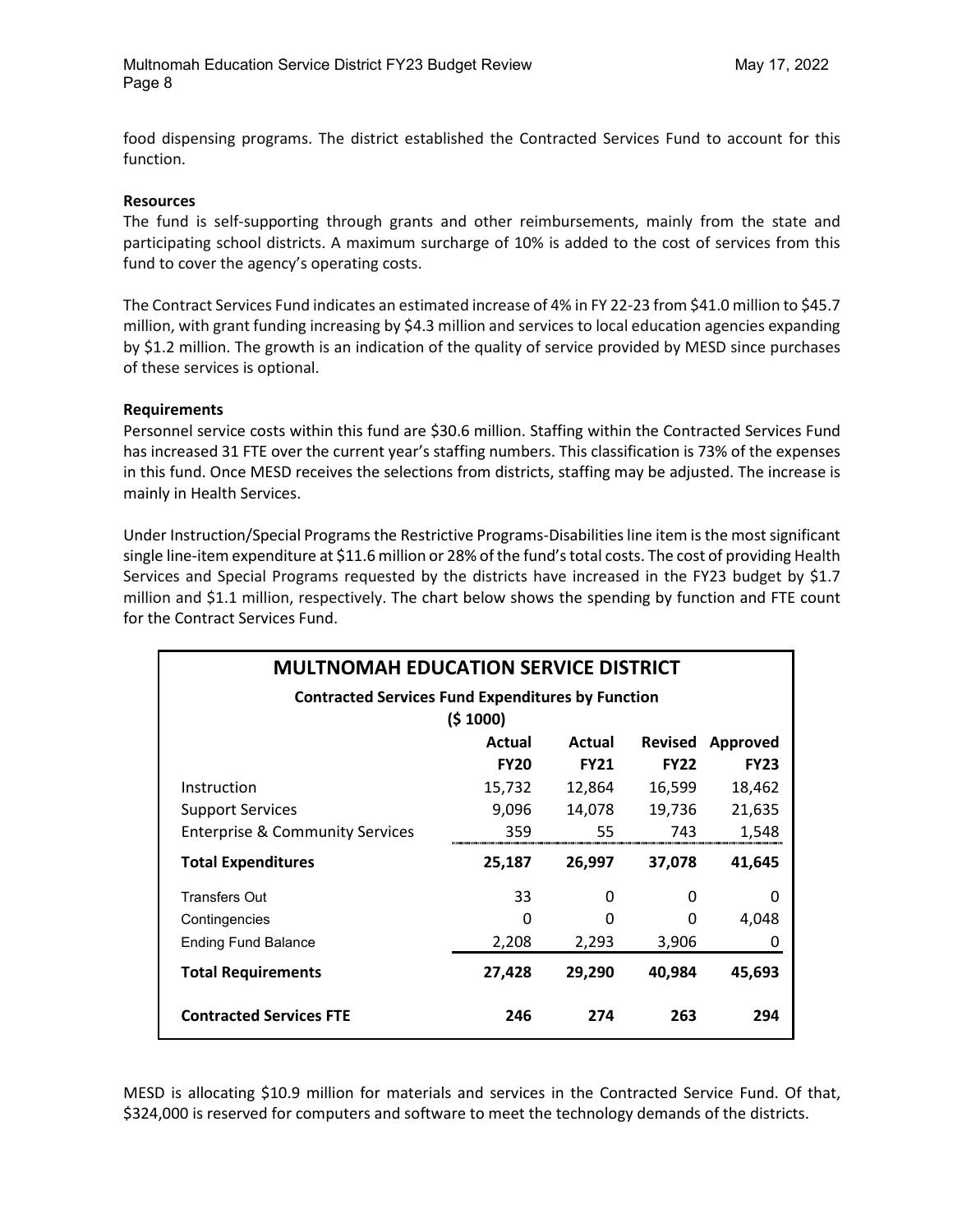#### **OPERATING FUND**

The Operating Fund totals \$10.5 million. This is a less than a one-percent decrease over the current year. Fund revenues come as transfers from the Resolution and Contract Services Funds. By statute, the district is limited to 10% transfers of these funds. The total fees charged to grants and non-component districts is \$1.5 million or 75% of the fund's total revenue.

All corporate functions are in this fund: the board expenses, the superintendent's office, finance and human resources, etc. All expenditures are categorized as support services. Personnel Services costs account for 87% of fund expenditures.

#### **DEBT SERVICE FUND**

The Debt Service Fund accounts for the principal and interest payments associated with the agency's pension obligation bond. A benefit expense is applied to all payrolls to generate the funds necessary to pay the debt service. The revenue is then recognized in the Debt Service Fund as services to other funds. The FY 22-23 debt service is \$3.7 million.

#### **FACILITIES AND EQUIPMENT RESERVE FUND**

This fund provides funding for facility acquisitions, improvements, major maintenance projects, technology projects, purchases, upgrades, and software. It also maintains reserves for future projects. It is funded primarily through transfers from the Resolutions Services and Operating Funds. The budget for FY 22-23 is \$2.2 million, of which \$970,700 is budgeted as expenditures.

Facilities Services Plan uses \$364,000 of the reserve funds for building maintenance and repairs to the district-owned facilities. Multnomah ESD owns and maintains seven facilities, the administration building at Airport Road and Ainsworth and six teaching facilities scattered throughout the district. Projects for FY 22-23 include:

- \$156,700 for Ainsworth facility maintenance, space planning and modifications, and maintenance vehicle replacement
- \$111,200 for Burlingame Creek roof replacement and repairs and maintenance.
- \$96,100 for upgrades, maintenance and repairs for the district's assets.

The balance for facilities left in this fund to carry into FY 2024 is \$330,844.

The district also maintains a student information system, a business system, and network services. Technology upgrades planned for FY 22-23 will cost \$606,700. This figure includes:

- \$125,000 for Student Information System servers. routers, and software updates
- \$10,000 for Business System software application updates and pilots
- \$431,700 for network hardware replacement
- \$40,000 for Agency Support for equipment

The balance for technology remaining in this fund to carry into FY 2024 is \$330,844.

This fund will maintain a total contingency balance of \$531,900.

#### **RISK MANAGEMENT RESERVE FUND**

The Risk Management Reserve Fund pays for costs associated with risk management activities, including insurance premiums, activities to prevent or minimize exposure and incurred losses. Expenditures in this fund will increase from \$962,031 to \$1,287,451 in FY 22-23.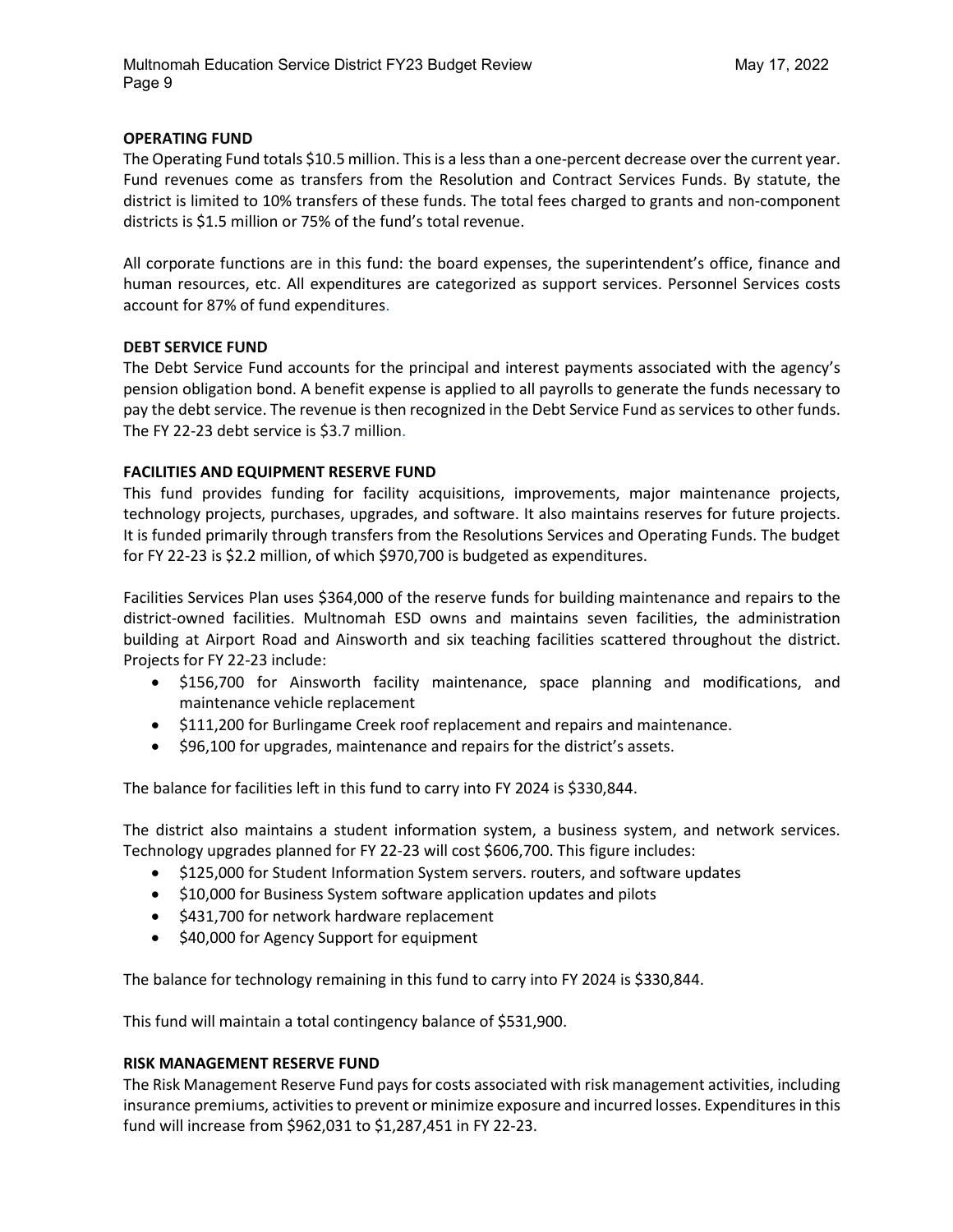Purchased services (insurance and related expenses) are accountable for 79% of fund expenditures and increased \$141,652 over the current year's spending. Revenue for this fund comes from a benefit expense factor applied to payroll to generate the funds to support risk management activities.

#### **DEBT STATUS**

As discussed above, the district's debt is for a \$33.1 million PERS Bonds issued in 2004 to reduce the district's unfunded actuarial liability (UAL). Principal outstanding at the end of the current fiscal year is \$18.9 million. The bonds are scheduled to be paid off in 2028.

The district is considering participating in the PERS Bond issuance pool that will be happening in June.

| <b>MULTNOMAH EDUCATION SERVICE DISTRICT DEBT</b> |            |            |            |            |  |  |  |
|--------------------------------------------------|------------|------------|------------|------------|--|--|--|
| 6/30/2020<br>6/30/2021<br>6/302022<br>6/302019   |            |            |            |            |  |  |  |
| Outstanding Debt                                 | 25,230,000 | 23,395,000 | 21,300,000 | 18,925,000 |  |  |  |

#### **INTERFUND TRANSFERS & INDIRECT CHARGES FOR SERVICES**

| <b>TRANSFERS</b>                   |                                                                                                                                                                                                                                                        |             |  |  |  |
|------------------------------------|--------------------------------------------------------------------------------------------------------------------------------------------------------------------------------------------------------------------------------------------------------|-------------|--|--|--|
| <b>From Fund</b>                   | <b>To Fund</b>                                                                                                                                                                                                                                         | Amount      |  |  |  |
| <b>Resolution Services</b>         | <b>Facilities &amp; Equip Reserve</b>                                                                                                                                                                                                                  | \$145,000   |  |  |  |
| component districts.               | Set aside to fund future replacement of computer hardware to service needs of                                                                                                                                                                          |             |  |  |  |
| <b>Resolution Services</b>         | <b>Operating</b>                                                                                                                                                                                                                                       | \$4,749,332 |  |  |  |
| agency.                            | Per statute, a maximun of ten percent of propert taxes and State School Fund Grant<br>are transferred to the Operating Fund to pay for operating cost incurred by the                                                                                  |             |  |  |  |
| <b>Contracted Services</b>         | <b>Operating</b>                                                                                                                                                                                                                                       | \$1,110,000 |  |  |  |
|                                    | A maximum of ten percent surcharge in the Contracted Service Fund is credited to the<br>Operating Fund as overhead revenue to pay for costs incurred by MESD to support of<br>services provided. This transfer includes indirect charges for services. |             |  |  |  |
| Operating                          | <b>Facilities &amp; Equipment Reserve</b>                                                                                                                                                                                                              | \$277,600   |  |  |  |
| agency's facilities and equipment. | To fund current and future repairs and replacement, and also improvement of the                                                                                                                                                                        |             |  |  |  |
| <b>Operating</b>                   | <b>Risk Management Reserve</b>                                                                                                                                                                                                                         | \$90,000    |  |  |  |
| in the budget.                     | This amount is set aside every year to fund board election fees paid to the counties.<br>This annual transfer funds half the projected biannual cost, thereby reducing variablity                                                                      |             |  |  |  |
|                                    | <b>Total Infund Transfers and Overhead Charges</b>                                                                                                                                                                                                     | \$6,371,932 |  |  |  |

#### **BUDGET/ STRATEGIC PLAN ALIGNMENT**

The superintendent's budget message stated that the budget's focus is on supporting Student Services/School Health & Special Education, Instructional Services, Technology Services, Communications and Community Engagement and Administrative Services. The district is increasing resources and staffing support in these areas. MESD must ensure to spend equitably and to provide maximum impact to student learning as dollars become available.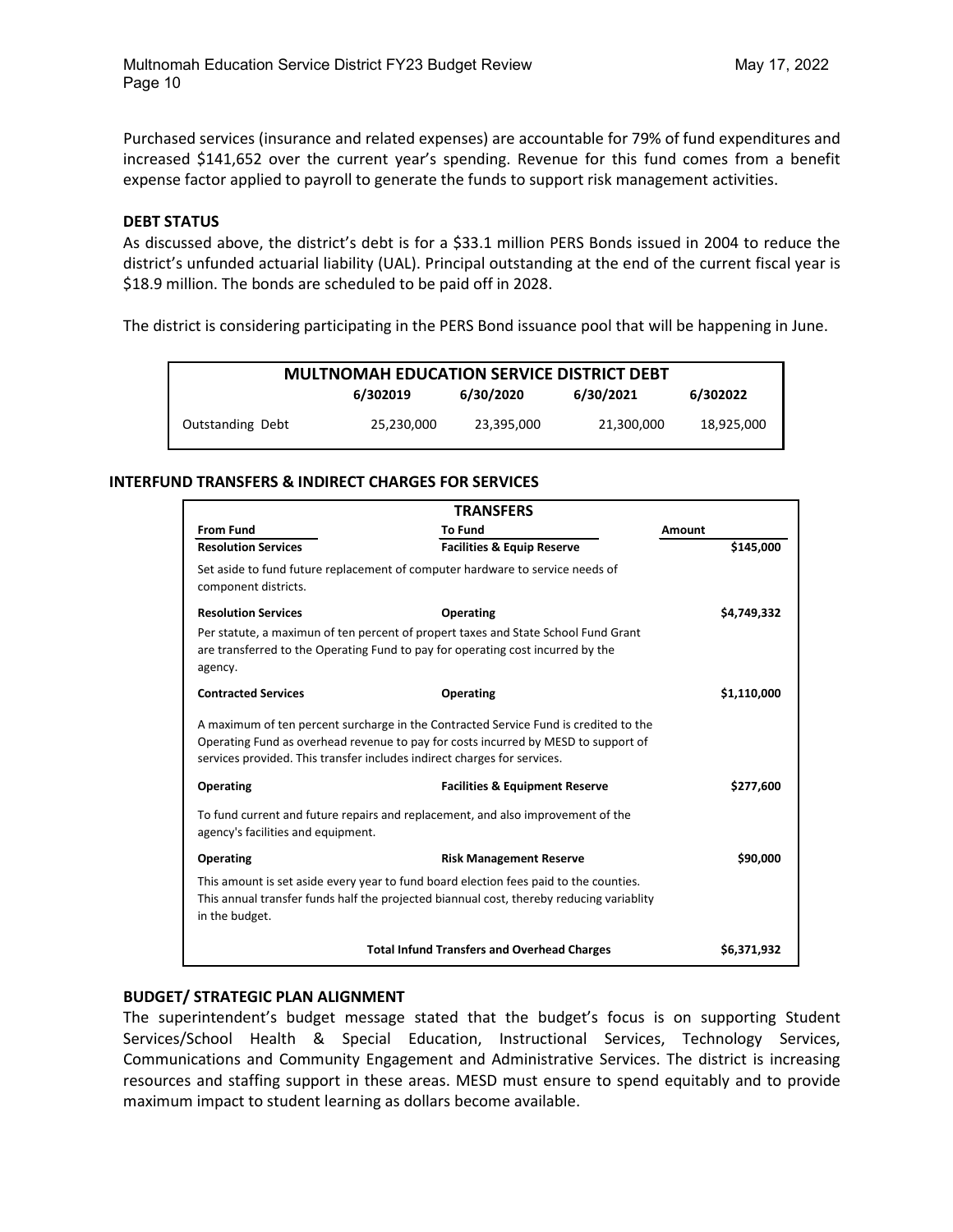## **HIGHLIGHTS**

- Uncertainties that surround the district's budget include grant dollars that are not finalized and unknown component district enrollment in programs. The district is anticipating making adjustments once more information is available. The Approved Budget provides a strong foundation for the necessary modifications.
- The Approved Budget is increasing just over \$2 million over the current year's revised budget, from \$117.7 million to \$119.8 million.
- Revenue received from local education districts will increase \$1.2 million over the current year as component districts continue to find MESD's services valuable.
- The Approved Budget shows an increase of 46 positions, with 18 additional staff members in the Health Services Division. These additions are necessary to meet the increase in service requests and contracts. Staffing levels may be adjusted as the resolution and contract requests are finalized.

| Yes | No  | <b>Compliance Issue</b>                                                    |
|-----|-----|----------------------------------------------------------------------------|
| X   |     | Did the district meet publication requirements?                            |
| X   |     | Do resources equal requirements in every fund?                             |
|     | N/A | Does the G.O. Debt Service Fund show only principal and interest payments? |
| X   |     | Do contingencies exist only in operating funds?                            |
| X   |     | Did the Budget Committee approve the budget?                               |
| X   |     | Did the Budget Committee set the levy?                                     |
|     | x   | Does the audit show that the district complied with budget law?            |

#### **BUDGET PROCESS & COMPLIANCE**

#### **LOCAL BUDGET LAW COMPLIANCE**

The audit report for the fiscal year 2020-21 states that all expenditures were within budget appropriations, but the district did not meet the publication requirements to adopt a supplemental budget in November 2020. Staff was under the impression that posting on the website would meet the requirements and posted the notice only on the district's website. Multnomah ESD staff has addressed the audit findings by making it a policy to publish all supplemental budgets in a newspaper of general circulation within the jurisdictional boundaries of MESD.

The 2022-23 Budget is in substantial compliance with local budget law. TSCC staff judged that the district's budget estimates were reasonable for the purposes shown.

#### **CERTIFICATION LETTER RECOMMENDATIONS AND OBJECTIONS**

TSCC staff did not find any deficiencies in the district's FY 2022-23 budget or budget process and we suggest the Certification Letter contain no recommendations or objections.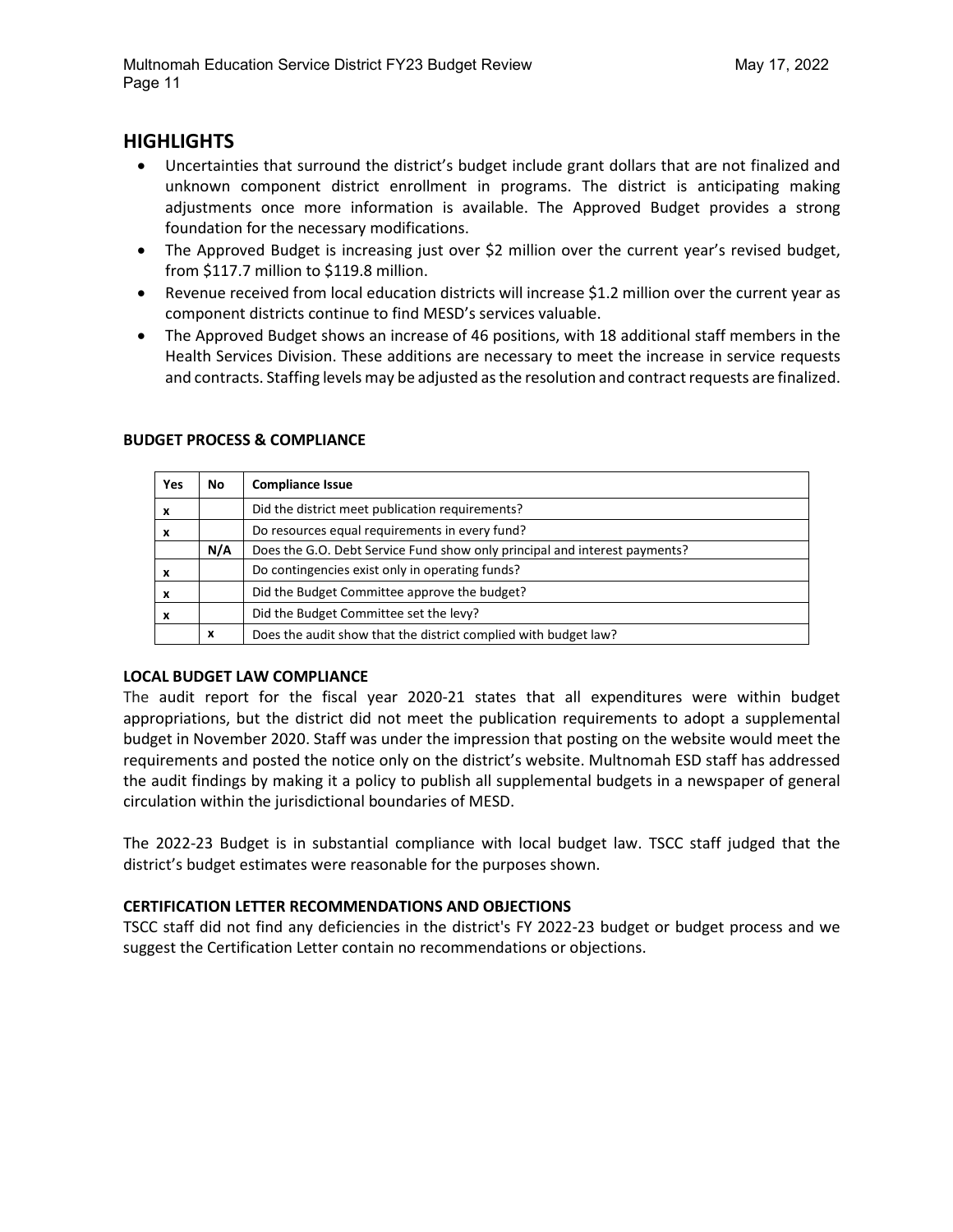## **Multnomah ESD**

**Approved Budget Summary Sheet**

|                                                | 2019-20<br><b>Actual</b> | 2020-21<br><b>Actual</b> | 2021-22<br><b>Rev Bud</b> | 2022-23        | <b>Budget</b> |
|------------------------------------------------|--------------------------|--------------------------|---------------------------|----------------|---------------|
|                                                |                          |                          |                           | <b>App Bud</b> | % Change      |
| <b>SUMMARY OF ALL FUNDS</b>                    |                          |                          |                           |                |               |
| <b>Property Tax Breakdown:</b>                 |                          |                          |                           |                |               |
| <b>Permanent Rate Property Taxes</b>           | 34,262,477               | 35,892,708               | 37,940,000                | 39,552,000     | 4%            |
| <b>Prior Years Property Taxes</b>              | 508,515                  | 593,174                  | 460,000                   | 479,000        | 4%            |
| <b>Total Property Taxes</b>                    | 34,770,992               | 36,485,882               | 38,400,000                | 40,031,000     | 4%            |
| <b>Resources:</b>                              |                          |                          |                           |                |               |
| <b>Beginning Fund Balance</b>                  | 15,536,766               | 16,860,401               | 18,573,608                | 18,285,000     | $-2%$         |
| <b>Property Taxes</b>                          | 34,770,992               | 36,485,882               | 38,400,000                | 40,031,000     | 4%            |
| Intergovernmental Revenue                      | 36,642,993               | 38,556,968               | 48,572,391                | 48,747,019     | 0%            |
| Fees and Charges                               | 4,259,201                | 4,505,694                | 3,752,516                 | 5,130,910      | 37%           |
| Other Income                                   | 1,445,516                | 822,924                  | 2,055,912                 | 1,209,042      | -41%          |
| Transfers In                                   | 5,531,445                | 6,475,183                | 6,349,911                 | 6,371,932      | 0%            |
| <b>TOTAL RESOURCES</b>                         | 98,186,913               | 103,707,052              | 117,704,338               | 119,774,903    | 2%            |
| <b>Requirements by Function:</b>               |                          |                          |                           |                |               |
| Instruction                                    | 22,121,471               | 21,816,925               | 25,395,741                | 27,935,174     | 10%           |
| <b>Support Services</b>                        | 35,805,653               | 40,461,733               | 51,143,184                | 54, 139, 244   | 6%            |
| <b>Enterprises and Community Services</b>      | 655,399                  | 126,830                  | 1,355,601                 | 1,599,620      | 18%           |
| <b>Facilities Acquisition and Construction</b> | 0                        | 0                        | 5,000                     | 5,000          | 0%            |
| Debt Service                                   | 3,222,829                | 3,384,770                | 3,551,518                 | 3,726,174      | 5%            |
| Pass Throughs                                  | 13,989,719               | 12,868,000               | 11,529,200                | 8,129,200      | $-29%$        |
| <b>Transfers Out</b>                           | 5,531,444                | 6,475,183                | 6,488,413                 | 6,371,932      | $-2%$         |
| Contingencies                                  | 0                        | $\mathbf 0$              | $\mathbf 0$               | 13,368,559     | 0%            |
| <b>Ending Fund Balance</b>                     | 16,860,398               | 18,573,611               | 18,235,681                | 4,500,000      | -75%          |
| <b>TOTAL REQUIREMENTS</b>                      | 98,186,913               | 103,707,052              | 117,704,338               | 119,774,903    | 2%            |
| <b>Requirements by Object:</b>                 |                          |                          |                           |                |               |
| <b>Personnel Services</b>                      | 49,990,719               | 51,846,148               | 61,374,953                | 67,107,798     | 9%            |
| <b>Materials &amp; Services</b>                | 22,320,099               | 23,290,451               | 27,646,111                | 24,409,029     | $-12%$        |
| Capital Outlay                                 | 261,424                  | 136,889                  | 407,662                   | 291,411        | $-29%$        |
| Debt Service                                   | 3,222,829                | 3,384,770                | 3,551,518                 | 3,726,174      | 5%            |
| <b>Fund Transfers</b>                          | 5,531,444                | 6,475,183                | 6,488,413                 | 6,371,932      | $-2\%$        |
| Contingencies                                  | 0                        | 0                        | 0                         | 13,368,559     | 0%            |
| <b>Ending Fund Balance</b>                     | 16,860,398               | 18,573,611               | 18,235,681                | 4,500,000      | $-75%$        |
| <b>TOTAL REQUIREMENTS</b>                      | 98,186,913               | 103,707,052              | 117,704,338               | 119,774,903    | 2%            |